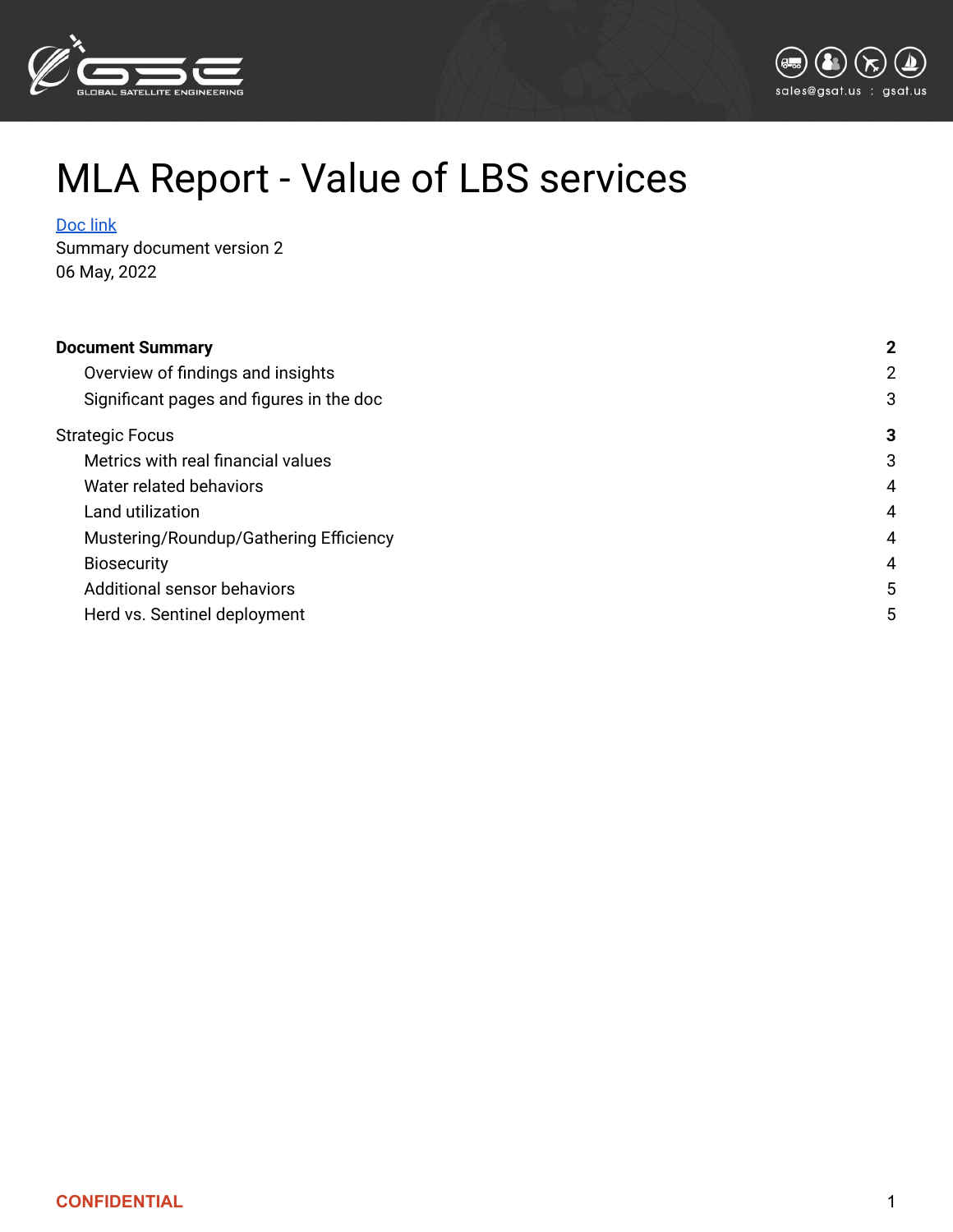



## <span id="page-1-0"></span>Document Summary

### <span id="page-1-1"></span>Overview of findings and insights

Several independent studies were conducted in Australia to test the value of data generated by what they called on-animal sensors. For most, these were collar devices they deployed on subsegments of mixed herds, some sheep and some beef cattle. Bullets below are the main points worth extracting from the study.

- One of the most important factors is the type of animal used in the mathematical calculations of ROI, as a large number of the studies involved sheep, whose stock value is much lower than that of beef cattle. Sheep also chase a different kind of value, as they need to be shorn multiple times before being sent for slaughter. The details of each study broke the calculations by animal type in most cases.
- Land that is not being used for active grazing could have a number of issues with it, which is why it is important to identify. It could mean, for example, that phosphorus levels in the soil are too high because of over-fertilization with no means of absorption and dispersal.
- Ranchers always want to know when animals are spending large amounts of time near a water source (within 50m) to the point that they all wanted alerts for the anomaly.
- Water issues can be a number of different things, including salinity problems, which can be tough to detect in otherwise clean-looking water.
- Fertilizer: more efficient use of fertilizer could result in cost savings of 2.6%.
- There is a strong correlation between average daily distance traveled and average daily weight gain, which correlates with lower finishing costs.
- It would be possible, with larger data sets, to identify the \$/lb difference of interventions that result in increased daily travel.
- Mustering efficiency is not just about saving time, it's about getting a clean sweep that would allow the rotated grazing area to regrow more quickly and evenly.
- Restlessness index (p33) identifies problem animals.
- Understand the capacity of the grazing area by analyzing the land usage data, then be able to convert that into \$/acre measures that can predict whether or not a rancher can accommodate more animals with the land they have.
- Fly Agitation Index and insecticidal eartag treatments
	- Identify animals before infestation becomes bad
	- Only need to deploy treatment where intervention is necessary instead of treating the entire herd
	- $\circ$  Deploy treatments at the right time (too early means it might wear off before late season infestations occur)
- Cows in paddock feed differently (diurnal activity) than those on a range (high activity that slowly tapers off throughout the day).
- Cows move less when it's hot outside.
- ROI measure benefits are less than half with sentinel deployment vs. whole herd.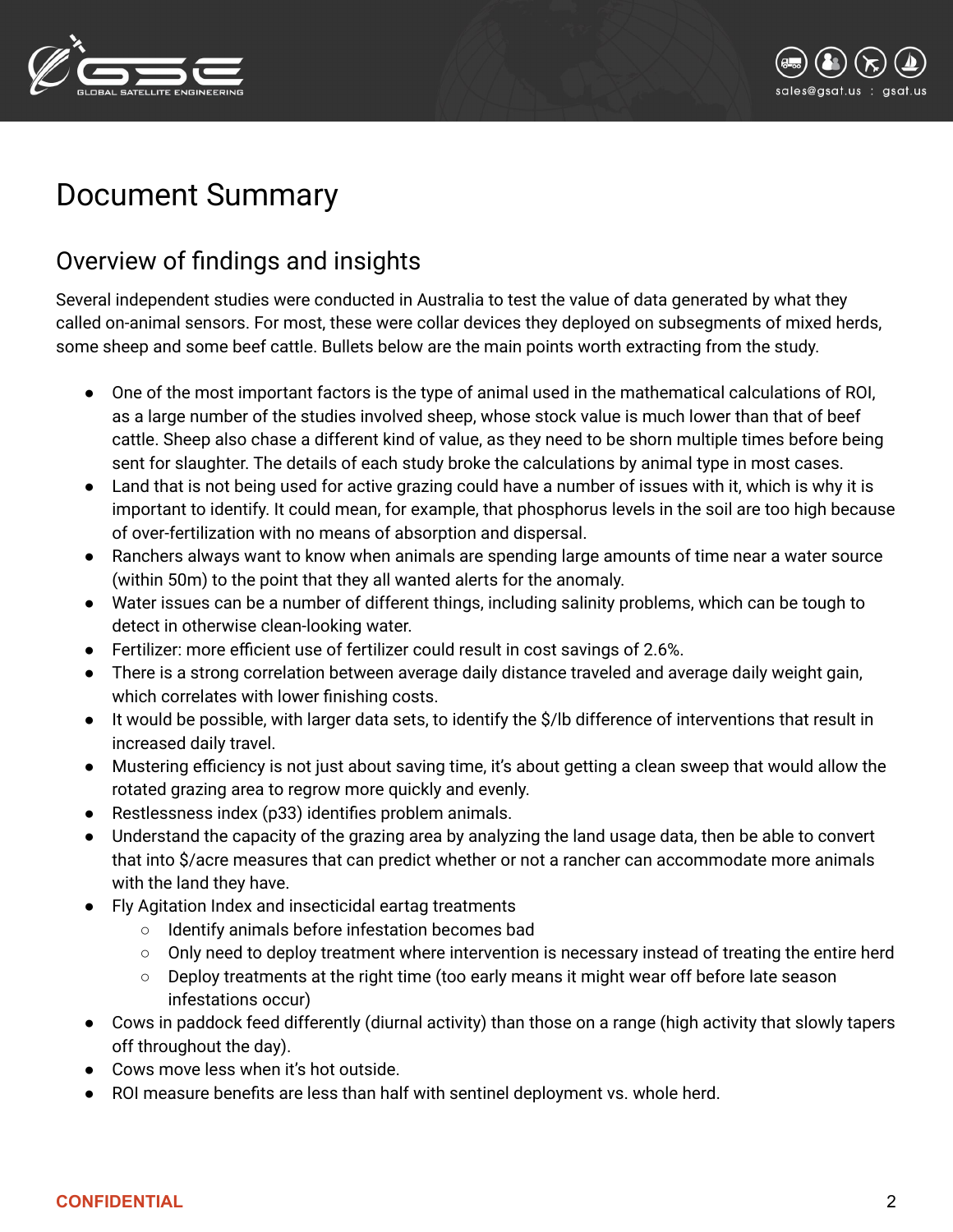



### <span id="page-2-0"></span>Significant pages and figures in the doc

| Page | <b>Content</b>                                                |
|------|---------------------------------------------------------------|
| 33   | Restlessness index                                            |
| 62   | Movement vs. ambient temperature                              |
| 72   | Ranking/ordering of importance/value of each major ROI metric |
| 79   | Revenue gains summary table                                   |
| 107  | Value summary similar to p72                                  |
| 144  | Biosecurity risk quantifiable value                           |

## <span id="page-2-1"></span>Strategic Focus

#### <span id="page-2-2"></span>Metrics with real financial values

The studies provided three major calculable dollar-value metrics that can be leveraged to quantify the benefits of tracking.

The first and most prominent of the triad is the ability to convert other data that correlates with average daily weight gain. Average daily weight gain (ADWG) is one of the most important metrics for any rancher who finishes off the range, as it gives them the ability to estimate each animal's ideal time to be collected and sent for finishing. It also gives ranchers the ability to identify animals that will require more feedlot resources during finishing. The critical piece of information here is that anything that correlates with increased ADWG correlates with increased revenue and/or decreased finishing costs.

Land usage data makes it possible for ranchers to translate tracking information into two different dollar-value metrics of ROI. For ranchers operating on their own land with the need to fertilize and manage pasture regrowth efficiently, tracking under grazed land can inform farmers of areas where the soil might have too much phosphorus, poisonous vegetation, or other issues that would directly affect the costs of fertilizer (only fertilize the places that need it) and regrowth (rotate grazing patterns more efficiently).

Finally, monitoring land usage at the aggregate level over a long period of time, ranchers can begin to see patterns about land usage that indicates the land's capacity, potentially leading to insights about maximizing the \$/acre of their land by accommodating more animals. In some cases, ranchers may even learn that they are over capacity, which is causing increased needs for fertilization, regrowth, and grazing rotations.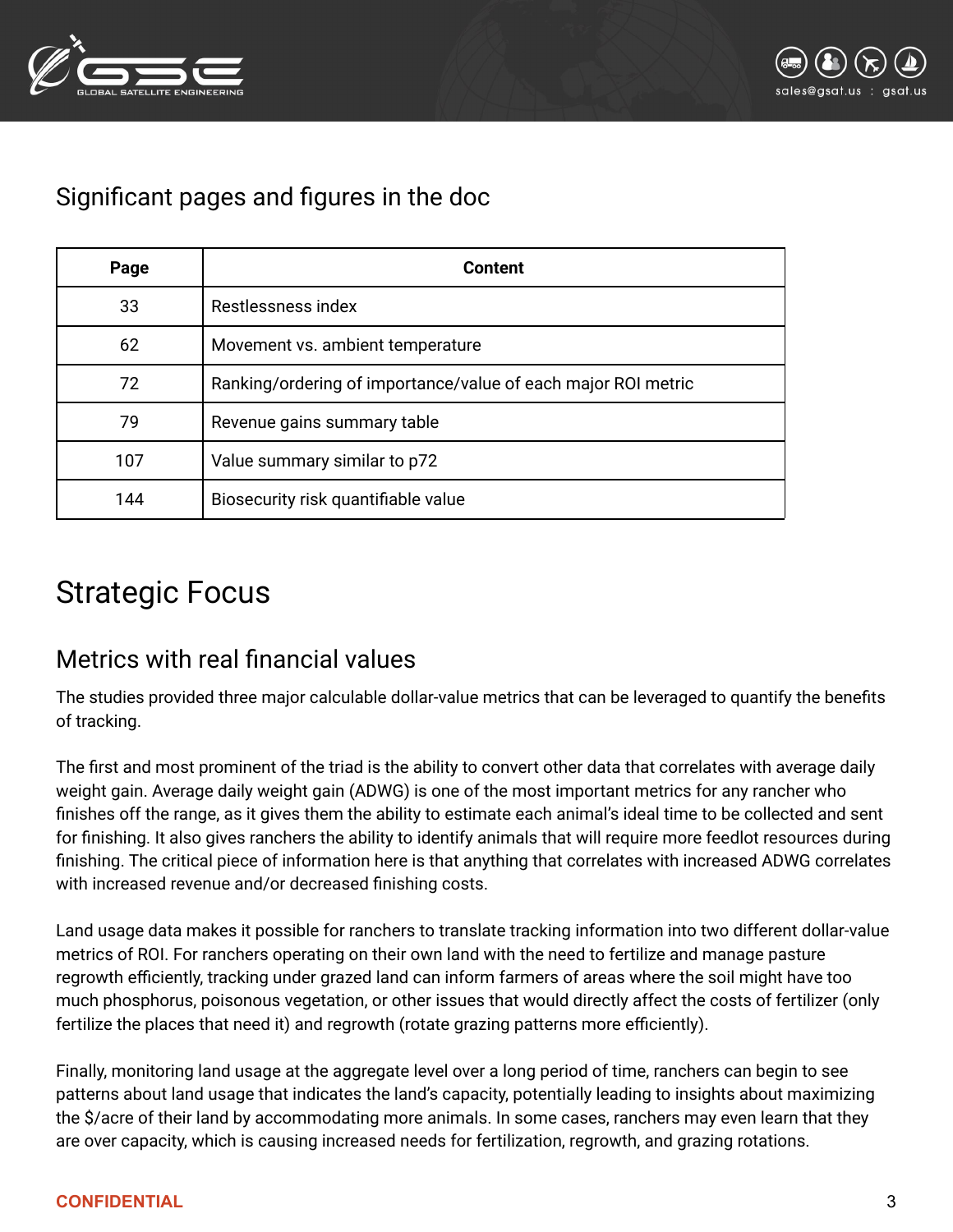



#### <span id="page-3-0"></span>Water related behaviors

Cited throughout the studies as the largest potential opportunity for beef cattle, understanding water usage by livestock is an area of critical importance for ranchers. Availability and consumption of clean water affected a number of different things, from average daily weight gain to average distance traveled per day (which also correlates with average daily gain).

Focus of the research was placed on time spent near water sources, time spent near broken water sources, and time spent near clean and working water sources. Proximity of 50m was used to determine whether or not an animal was "near" a water source, and there were strong indicators that movement (location alone) could be used to train algorithms to identify contaminated or broken water sources and alert the rancher.

This is significant because we previously identified water related opportunities as simply helping prevent animal-related fouling of the water sources. Identification of bad water sources now has a financial value, as it correlates with reduced average daily distance traveled, which correlates with average daily weight gain.

#### <span id="page-3-1"></span>Land utilization

Land utilization data seemed to be some of the most important data across all of the people who participated in the studies, and it likely has to do with the way ranchers operate in Australia. With many of them dependent upon private land that they have to maintain, things like grazing rotation and fertilizer costs are significant sources of investment and cost consideration. It's unclear how the values of land utilization will translate to markets where animals graze openly on public lands.

The expectations for this type of data is that it is considered over longer periods of time instead of real time like most tracking applications. Seeing a week-long or average daily heat map of land usage in grid format is the standard expectation for nearly all participants, and the value of the insights reflects this desire to consume it in this format and frequency. This lines up well with the fact that GSatRancher units on an entire herd would deliver data exactly how they would want to use it for this application.

## <span id="page-3-2"></span>Mustering/Roundup/Gathering Efficiency

Not much new to contribute to this understanding, with the exception of having a quantified benefit to it  $(\sim 2.7\%)$ revenue gain from ADWG and ~3.8% cost savings), and also having a previously under-discussed benefit of a correlation between "clean" mustering practices and better pasture regrowth rates. This again relies on the fact that ranchers in Australia are largely responsible for maintaining their own land and keeping their paddocks sustainable.

#### <span id="page-3-3"></span>**Biosecurity**

Biosecurity is part of a group of data applications lumped together as catastrophic or unusual events (CUEs). The majority of participants recognized the value of being able to control disease outbreaks, particularly those